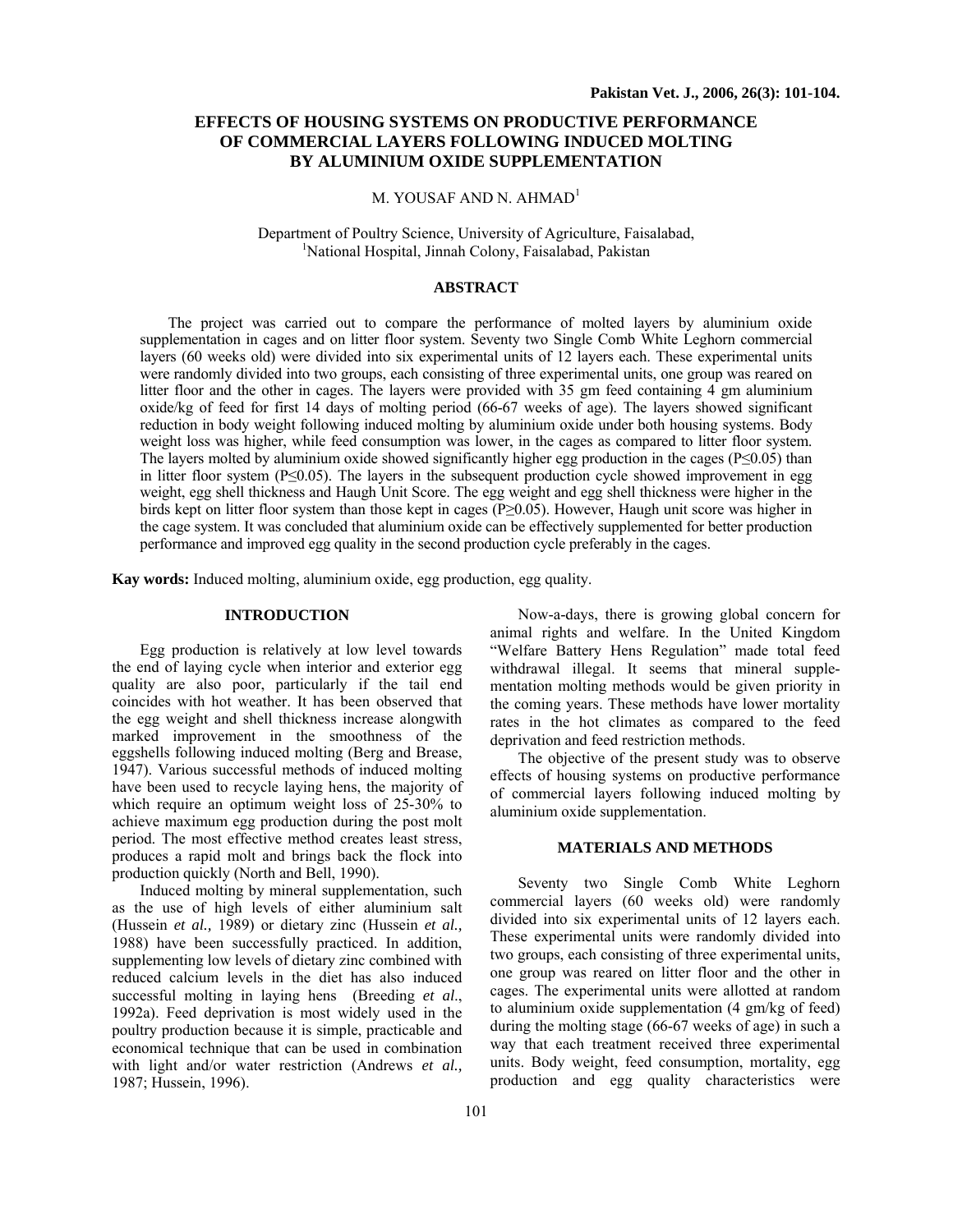recorded on weekly basis. The data were analyzed statistically, using Paired t-test technique, as described by Snedecor and Cochran (1991). The schedule for induced molting is illustrated in the Table 1. The composition of feed offered during molting and production period is given in Table 2.

**Table 1: Induced molting schedule** 

Herremans (1988), Gonzalez (1988) and Brake (1993), who reported better post molt performance in the birds which lost 27-32 percent body weight during molting. The body weight loss in the molted hens seems to be due to decreased muscle mass, utilization of adipose tissue, decreased liver weight and involution of the

| Table 1. Induced monthly schedule |              |                               |              |            |                 |
|-----------------------------------|--------------|-------------------------------|--------------|------------|-----------------|
| Age (weeks)                       | <b>Stage</b> | <b>Medication/vaccination</b> | Feed         | Water      | Light           |
| 65                                | Premolt      | Deworming, antibiotic         | Ad libitum   | Ad libitum | 16 h            |
|                                   |              | course, IB+ND vaccination     |              |            |                 |
| 66-67                             | Molt         |                               | $35$ g/bird  | Ad libitum | 12h             |
| 68-71                             | Rest period  | ND live vaccine               | $45$ g/bird  | Ad libitum | 12 <sub>h</sub> |
| 72                                | Rest period  |                               | $45$ g/bird  | Ad libitum | 14 h            |
| 73-92                             | Production   | NDV Lasota each month         | $110$ g/bird | Ad libitum | 16 h            |

IB= Infectious bronchitis

ND=Newcastle disease.

### **Table 2: Composition of feed offered at various stages of induced moulting**

| <b>Nutrients</b>                       | <b>Stages of induced molting</b> |      |                  |  |
|----------------------------------------|----------------------------------|------|------------------|--|
|                                        | <b>Pre-molt</b>                  | Molt | <b>Post-molt</b> |  |
| Crude protein<br>(%)                   | 17                               | 14   | 17               |  |
| Metabolizable<br>energy (K)<br>cal/kg) | 2700                             | 2600 | 2700             |  |
| Calcium $(\% )$                        | 3.00                             | 0.9  | 3.00             |  |
| Phosphorus                             | 0.5                              | 0.27 | 0.5              |  |
| (%)                                    |                                  |      |                  |  |
| Lysine $(\% )$                         | 0.65                             | 0.41 | 0.65             |  |
| Methionine<br>(%)                      | 0.3                              | 0.18 | 0.3              |  |
| Cystine<br>$+$ methionine<br>(%)       | 0.55                             | 0.38 | 0.55             |  |

### **RESULTS AND DISCUSSION**

The weights of the layers in cage and litter floor system were 1498 and 1559g, respectively at the start of the experiment. The layers molted by aluminium oxide supplementation lost 22.71 percent of their body weight in cages against 20.65 percent on the litter floor system (Table 3). Significantly lower body weight loss was observed in aluminium oxide treated birds on the litter floor as compared to cage system. The body weight then increased attaining a maximum value of 1670g in the cage and 1730g in litter floor system at 92 weeks of age.

The results of the present study showed that the birds molted by aluminium oxide in the cages lost more body weight as compared to litter floor system. The birds performed better with greater body weight loss in the cages. Similar results have been reported by

reproductive organs (Berry and Brake, 1991).

The mean feed consumption per dozen of eggs of birds in cages and on litter floor systems are given in Table 3. Feed consumption was 1.75 kg for both the groups during the molting period, while it was 14.94 and 15.4 kg in the cages and on the litter floor system, respectively. The results exhibited significant (P<0.05) effect of housing systems on feed consumption. Lower feed was consumed in the aluminium oxide treated layers kept in cages as compared to litter floor system. Similarly, improved feed efficiency had been reported in the forced molted layers as compared to the control with lowest hen day production and poorest feed efficiency (Lee, 1982).

|      |      |      | Table 3: Effect of housing system on body weight, |  |  |
|------|------|------|---------------------------------------------------|--|--|
| 0.55 | 0.38 | 0.55 | feed consumption, mortality and egg               |  |  |
|      |      |      | production of molted layers in second             |  |  |
|      |      |      | production cycle                                  |  |  |

| <b>Parameters</b>                   | <b>Aluminum</b> oxide |                     |  |
|-------------------------------------|-----------------------|---------------------|--|
|                                     | Cage                  | <b>Litter Floor</b> |  |
|                                     | <b>System</b>         | <b>System</b>       |  |
| Body weight (%                      | $22.71^{\rm A}$       | $20.65^{\rm B}$     |  |
| reduction)                          |                       |                     |  |
| Feed consumption (kg)               | $1.96^{\,\rm B}$      | 2.02 <sup>A</sup>   |  |
| Mortality $(\% )$                   | 0.00                  | 4.33                |  |
| Egg production $(\% )$              | $74.44^{\rm A}$       | $71.59^{B}$         |  |
| Means with different letters within |                       | row<br>a            |  |

significantly ( $P \le 0.05$ ).

The birds kept in cages produced more number of eggs (74.44%) against litter floor system (71.59%), as given in Table 3. High peak egg production was observed during 9 to 12 post molt weeks in layers kept in cages than those on litter floor system. Thereafter, egg production decreased but the caged layers maintained the higher values throughout the production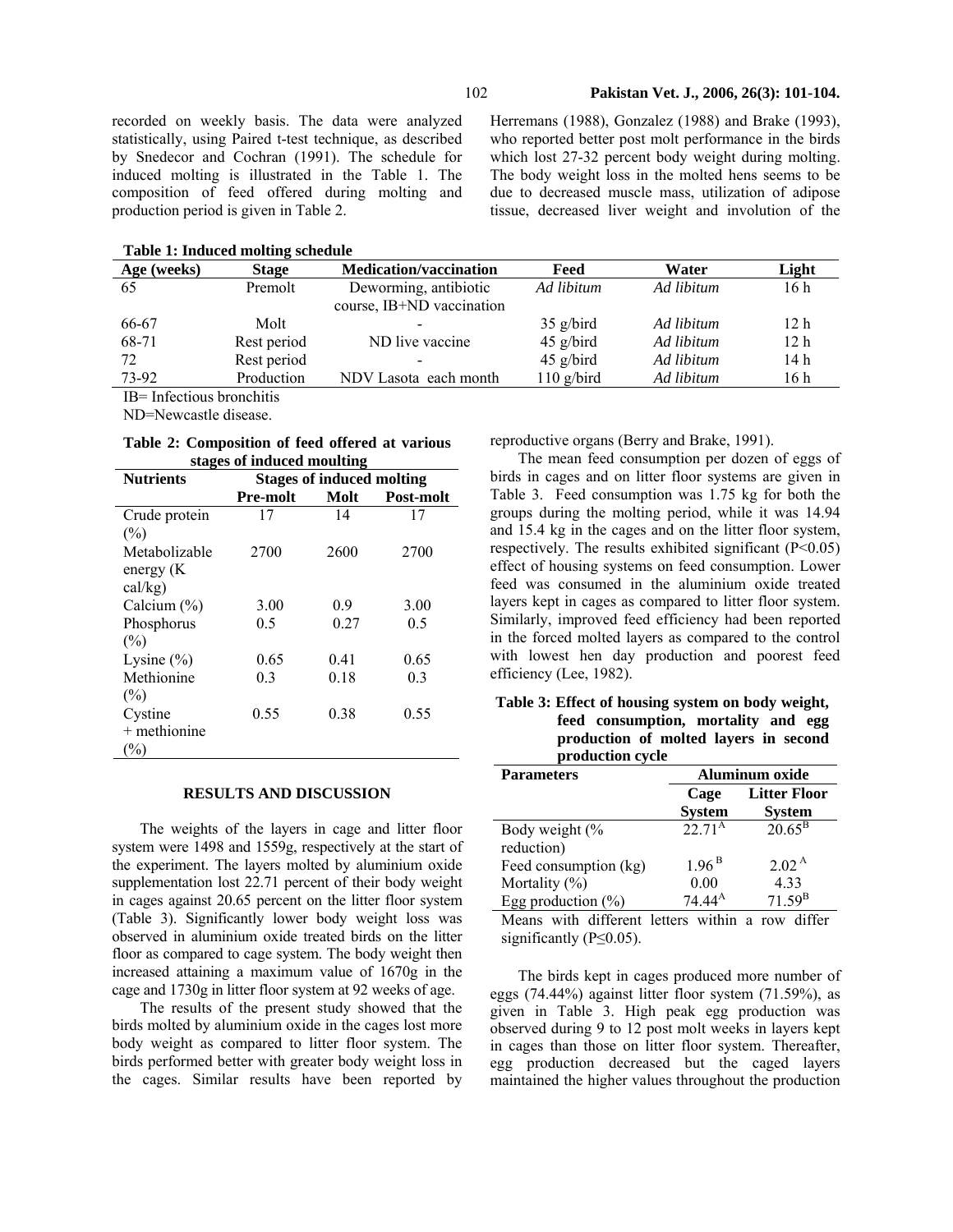period than their counterparts. Hussein *et al.* (1989), Dickerman and Bahr (1989), North and Bell (1990) and Bell (1991) reported that the molt induction increased the egg production in the post molt period.

In this study, higher mortality rate (4.33%) was observed on litter floor system whereas no mortality was observed in caged layers (Table 3). However, mortality rate in second production cycle following induced molting was significantly low against first production cycle. North and Bell (1990), Hussein *et al.*  (1989), Yousaf (1996), Yousaf *et al.* (1998), Bell (1991), and Akram (1998) observed lower mortality rates in second production cycle as compared to the first production cycle.

The layers on the litter floor system produced eggs with an average weight of 64.82 gm against 63.23 in the cages (Table 4). North and Bell (1990), Rolon *et al*. (1993), Ahmad *et al.* (1995) and Akram (1998) reported that egg weight improved significantly in post molt production period. The increase in egg weight may be due to efficient utilization of feed by birds. However, the exact reason for this increase in egg weight is not known. Possible explanation may be the decreased shell gland efficiency towards the end of egg production cycle.

The layers on liter floor system showed non significantly higher shell thickness i.e. 35.72 mm against 35.11 in the cages (Table 4). Similar findings have been reported by North and Bell (1990), Berry and Brake (1991), Al-Batshan *et al*. (1994) and Sharma and Bhatti (1996). In old hens during the first production cycle decreased eggshell quality is related to the reduced shell gland efficiency (Joyner *et al.,* 1987). Thus, calcium binding protein Ca BP  $D_{28}$  K played an important role in shell formation (Nys *et al.,* 1986). The decreased ability to transfer calcium into the shell has been reported to be associated with the reduction of Ca BP  $D_{28}$  K content in the shell gland (Berry and Brake, 1991). The molt induction significantly improved eggshell thickness, which enabled the hen to produce more number of eggs with better shells by rejuvenating the reproductive system (Wilson *et al.,* 1979). The molted layers improved the process of calcification, resulting in significant decrease of uncollectable eggs (Roland and Bushong, 1978).

The birds in cages showed higher ( $p \le 0.05$ ) Haugh unit score values (88.30) as compared to 86.96 on litter floor system (Table 4).Haugh unit score were also improved by forced molt (Karunajeewa *et al.,* 1989). In this study, Haugh unit score decreased in the later part of second production cycle which was due to ageing of layers. These results are in line with the findings of Izat *et al.* (1986), who stated that Haugh unit decreased as age increased.

### 103 **Pakistan Vet. J., 2006, 26(3): 101-104.**

The net profit per laying bird was higher (Rs. 175.87/-) in the caged layers against Rs. 147.58/- on the litter floor system. Similar results have been reported by Afzali *et al*. (1996), Yousaf (1996) and Akram (1998). It is, therefore, recommended to molt the layers by aluminium oxide in cages for better production performance and reduced mortality in the birds during molting phase.

| Table 4: Effect of housing system on egg quality |
|--------------------------------------------------|
| of layers in second production cycle             |

| $\frac{1}{2}$ in become protection $\frac{1}{2}$  |                          |                          |  |  |
|---------------------------------------------------|--------------------------|--------------------------|--|--|
| <b>Parameters</b>                                 | Cage system              | <b>Litter floor</b>      |  |  |
|                                                   |                          | <b>System</b>            |  |  |
| Egg weight $(gm)$                                 | $63.23 \pm 4.10$         | $64.82 \pm 4.50$         |  |  |
| Egg shell thickness                               | $35.11 \pm 2.30$         | $35.72 \pm 2.60$         |  |  |
| (mm)                                              |                          |                          |  |  |
| Haugh unit score                                  | $88.30 \pm 5.20^{\rm A}$ | $86.96 \pm 5.80^{\rm B}$ |  |  |
| Means with different letters differ significantly |                          |                          |  |  |

Means with different letters differ significantly (P≤0.05).

### **REFERENCES**

- A1-Batshan, H. A., B. Scheideler, B. L. Black, J. D. Garlich and K. E. Anderson, 1994. Duodenal calcium uptake, femur ash and eggshell quality decline with age and increase following molting. Poult. Sci., 73: 1590-1596.
- Afzali, N., C. V. Gowdh and G. Devegowda, 1996. Different levels of energy and protein for induced moulting in commercial layers. MSc Thesis, Dept. Poult. Sci., Univ. Agri. Sci., Bangalore, India.
- Ahmed, N., Zia-ur-Rehrnan, M. Akram, T. H. Shah and M. Yousaf, 1995. Effect of new moulting programme on productive performance of spent layers under indigenous conditions. Pakistan Vet. J., 15(1): 46-48.
- Akram, M., 1998. Effect of induced moult on the subsequent second production cycle performance of commercial layers reared under various lighting and feeding regimes. PhD Thesis, Dept. Poult. Husband, Univ. Agri., Faisalabad, Pakistan.
- Andrews, D. K., W. D. Berry and J. Brake, 1987. Effect of lighting programme and nutrition on reproductive performance of molted single comb White Leghorn layers. Poult. Sci., 66: 1298-1305.
- Bell, D. D., 1991. Ten versus fourteen day fasting with and without moult feed. Poult. Advisor, 24: 59-61.
- Berg, L. R. and G. E. Brease, 1947. The changes in the egg quality resulting from forced molting White Leghorn yearling hens. Poult. Sci., 24: 414-418.
- Berry, W. D. and J. Brake, 1991. Research note: induced molt increases egg shell quality and Calbindin-D28k content of egg shell gland, duodenum of aging hens. Poult. Sci., 70: 433-444.
- Brake, J., 1993. Recent advances in induced molting. Poult. Sci., 72: 929-931.